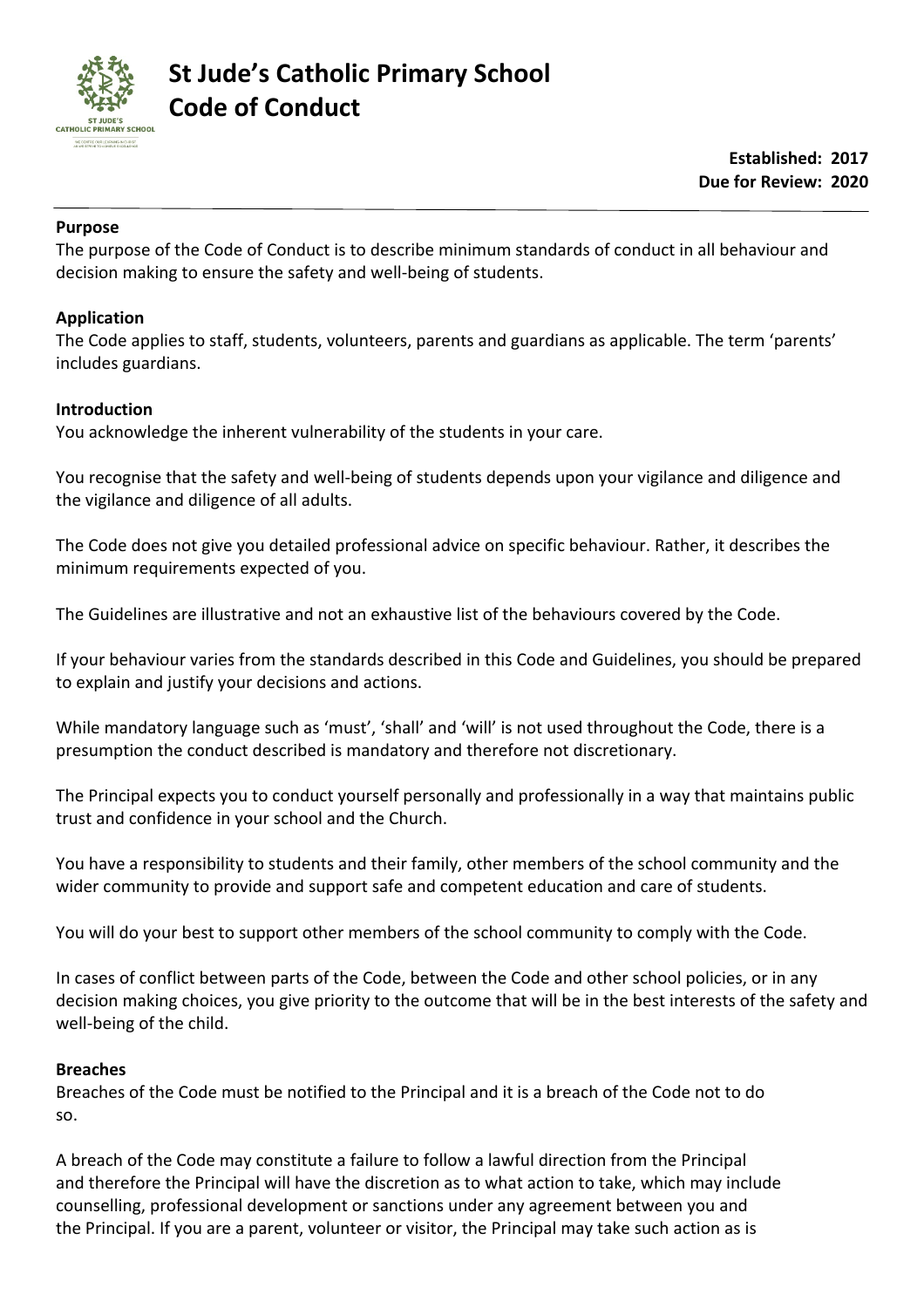appropriate in your circumstances to maintain the safety and well-being of students.

The Principal must notify the appropriate authorities of any breach of the Code that was grooming behaviour: ie. deliberately undertaken with the aim of befriending and establishing an emotional connection with a student, to lower the student's inhibitions in preparation for engaging in sexual activity with the student. Examples include:

- developing relationships that could be seen as favouritism (for example, the offering of gifts or special treatment for specific students)
- being alone with a student in circumstances where you are unseen or unlikely to be randomly interrupted
- initiating unnecessary physical contact with students or doing things of a personal nature that a student can do for themselves, such as toileting or changing clothes
- engaging in personal disclosures (including personal contact details), or exchanges containing sexual content with or in the presence of a student
- organising contact with a student or their family outside of school without the Principal's knowledge and/or consent (e.g. tutoring, sport coaching).
- having any non-curriculum related online contact with a student (including via digital media) or their family
- using any personal digital media account to contact students or their family
- photographing or videoing a student without the consent of the parent
- being in the presence of a student whilst under the influence of alcohol or nonmedically prescribed drugs or offering either to a student

The Principal must notify the appropriate authorities of any breach of the Code that was sexual abuse of a child: ie sexual behaviour in circumstances where:

- the student is the subject of bribery, coercion, a threat, exploitation or violence;
- the student has less power than another person involved in the behaviour; or
- there is a significant disparity in the developmental function or maturity of the child and another person involved in the behaviour.

# **Principal**

### **Conduct Statements**

\_\_\_\_\_\_\_\_\_\_\_\_\_\_\_\_

- 1. You act safely and competently.
- 2. You give priority to students' safety and well-being in all your behaviour and decision making.
- 3. You act in accordance with the values of the Gospel as defined in the Code of Ethical Conduct.
- 4. You conduct yourself in accordance with laws, agreements, policies and standards relevant to your relationship with the school community.
- 5. You respect the dignity, culture, values and beliefs of each member of the school community.
- 6. You treat personal information about members of the school community as private and confidential.
- 7. You give impartial, honest and accurate information about the education, safety and wellbeing of students.
- 8. You support all members of the school community in making informed decisions about students.
- 9. You promote and preserve the trust and privilege inherent in your relationship with all members of the school community.
- 10. You maintain and build on the community's trust and confidence in Catholic schools and the Church.
- 11. You act reflectively and ethically.
- 12. You allow students to have a voice in their education, safety and well-being.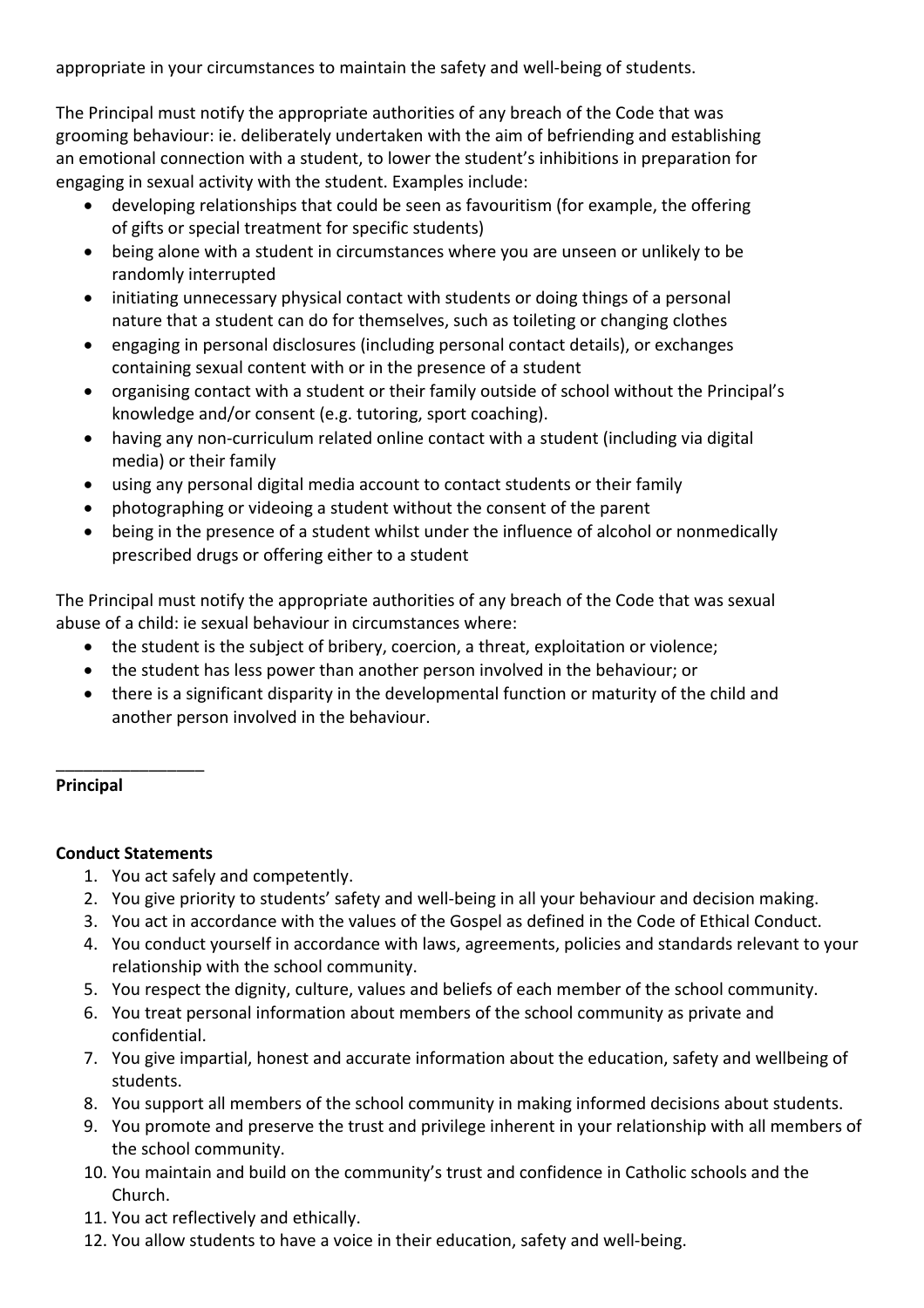## **Conduct Statement 1 You act safely and competently.**

- 1. You are expected to put the safety of students ahead of every other relevant but secondary consideration.
- 2. In doing so, you are expected to act within the scope of your expertise and role within the school community.
- 3. If the safety and well-being of a student requires skills and experience outside your core competency, you must refer the student to the appropriate expert.
- 4. You are personally responsible within the context of your position in the school community for the provision of safe and competent student education. It is your responsibility to maintain the competence necessary to fulfil your role. Maintenance of competence includes participation in ongoing professional development to maintain and improve knowledge, skills and attitudes relevant to your role in your school.
- 5. You recognise that the Principal, staff, parents and students assess your ability to act safely and competently based on your behaviour and decision making, and you do likewise in your assessment of them. You are responsible for conducting yourself in all things such that there is no speculation, doubt or ambiguity that you do so in the best interests of students. You must take reasonable steps to avoid situations where your decisions or behaviour could be interpreted as putting students at risk. You must also notify the Principal as soon as possible if you found yourself in such a position of ambiguity so that you can explain the circumstances.
- 6. You recognise each student's and their parents' right to receive accurate information; be protected against foreseeable risk of harm; and be involved in and informed about decisions in relation to their education.
- 7. You perform your role in the school within your professional or industry competency and according to school policies and any standards or codes applicable to your profession or industry.
- 8. You notify an appropriate person or the Principal of any information relevant to maintaining student safety and well-being, or any observation of questionable, unethical or unlawful behaviour, including breaches of this Code, and intervene to safeguard the student if the circumstances require it.
- 9. You ensure that any information you receive relevant to the safety and well-being of students is either acted upon by you in the best interests of the student if you are the relevant decision maker, or passed to the relevant decision maker for them to act.
- 10. You perform your work in a safe and competent manner that is not compromised by personal health limitations, including the use of alcohol or other substances that may alter your capacity to act safely. If your health threatens your ability to work safely and competently, you have a responsibility to seek assistance to address your health needs. This may include making a confidential report to an appropriate authority.
- 11. You perform duties in partnership with parents and school staff and in accordance with the standards of your profession or industry (e.g. Teachers Registration Board).
- 12. You perform duties in accordance with wider standards relating to safety and quality education and student care and responsibility for a safe school, such as those relating to occupational health and safety, mandatory and critical incident reporting, and participation in incident analysis and formal open disclosure procedures.
- 13. You make decisions about students based on their age, ability, and in the best interest of the student's sense of security, and physical, social, emotional and mental safety.
- 14. You seek advice, assistance and second opinions from experts and Principal as necessary.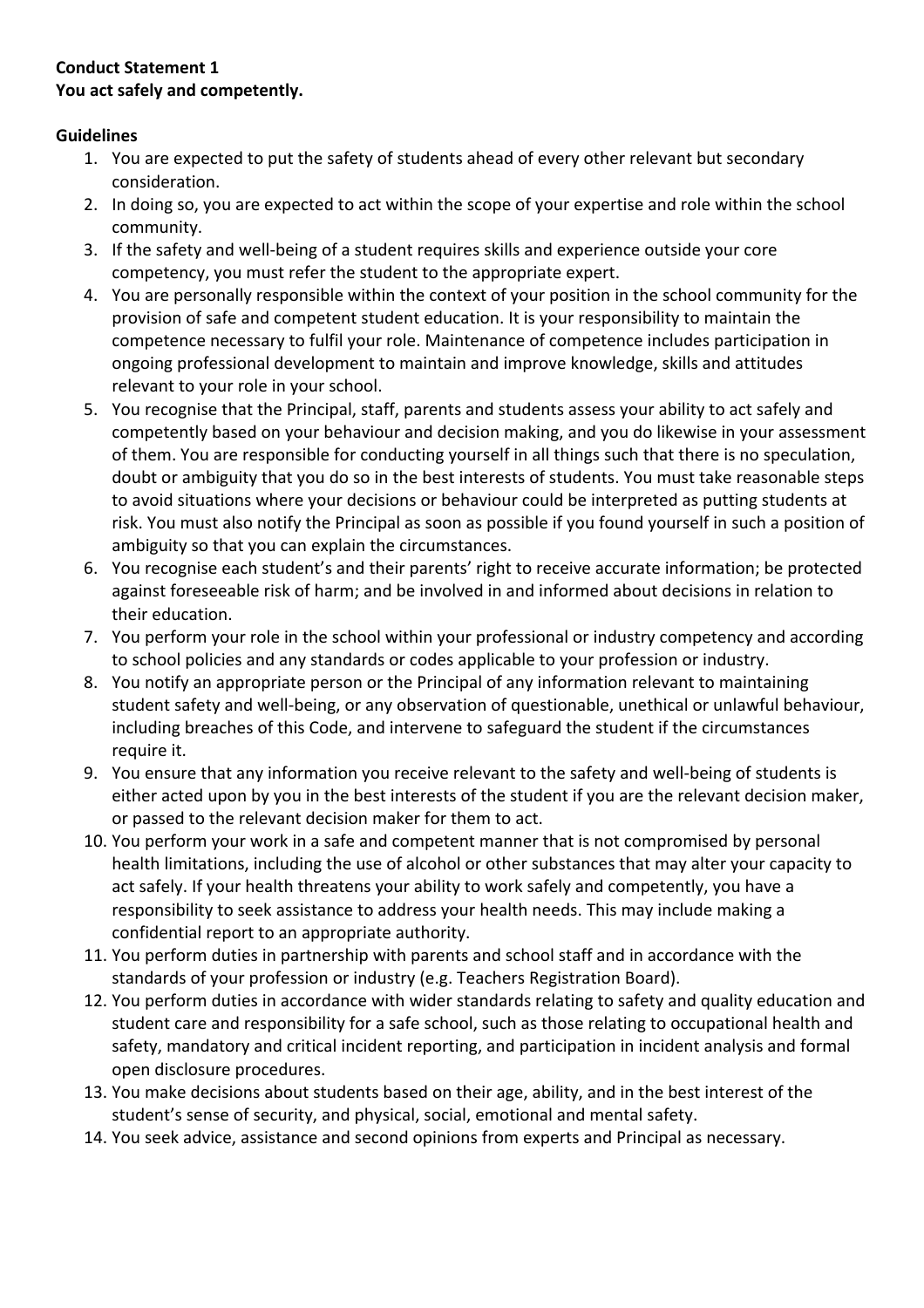# **You give priority to students' safety and well-being in all your behaviour and decision making.**

- 1. You accept that you and all adults have individual and joint responsibility for the safety and wellbeing of students.
- 2. You ensure the safety and well-being of students are the primary focus of your actions and decisions and take precedence over any other considerations including the reputation of the school and your own needs.
- 3. You support the safety, health and well-being of each student, promoting and supporting decisions and behaviour that contribute to the student's self-confidence, safety and wellbeing.
- 4. You do not behave in any way that risks creating ambiguity about whether you are acting in the best interests of a student.
- 5. You respectfully communicate in plain language and in a way the student and those supporting their education can understand so they may fully participate in that education.
- 6. You support informed decision making by advising the student as appropriate and those supporting their education about education options, and assist the student and their supporters to make informed decisions about that education.
- 7. You endeavour to ensure the voice of the student is heard as appropriate, taking into account age and circumstances.
- 8. You seek out, welcome, and learn from information relevant to the safety and well-being of students in any form, including advice, disclosures, complaints, criticisms, feedback and performance reviews. You look for opportunities to engage in formal and informal group and selfreflection and professional development about your own and others' decisions so that you and the school can learn and continuously improve.
- 9. You recognise that all information about students collected by school staff is done so on behalf of the Principal and for the benefit of the student. Therefore, all information is disclosed to and accessible by all who have a need to know it in order to support the education, safety and wellbeing of the student.
- 10. You respectfully advocate for the safety and well-being of students above all other considerations.
- 11. You recognise the importance that students' education continues without interruption or disturbance.
- 12. You disclose to the Principal any information that a reasonable person would recognise may be relevant to the safety and well-being of students so that the Principal may make appropriate decisions to manage any risk to them. This includes any relationship with any person who may have been accused of harming children or acting unsafely towards them.
- 13. You recognise that students and their parents are entitled to assume that the sole focus of your engagements with students is to educate them within a safe environment that puts their well-being above all else. You understand that this trust by parents and students puts the onus on you to use your relationship with students solely for their education. You use all engagements with students and their parents, whether in person, through a third party, or via digital media for the purpose of teaching the curriculum.
- 14. You do not accept gifts or benefits that could be viewed as a means of influencing your objective decision making.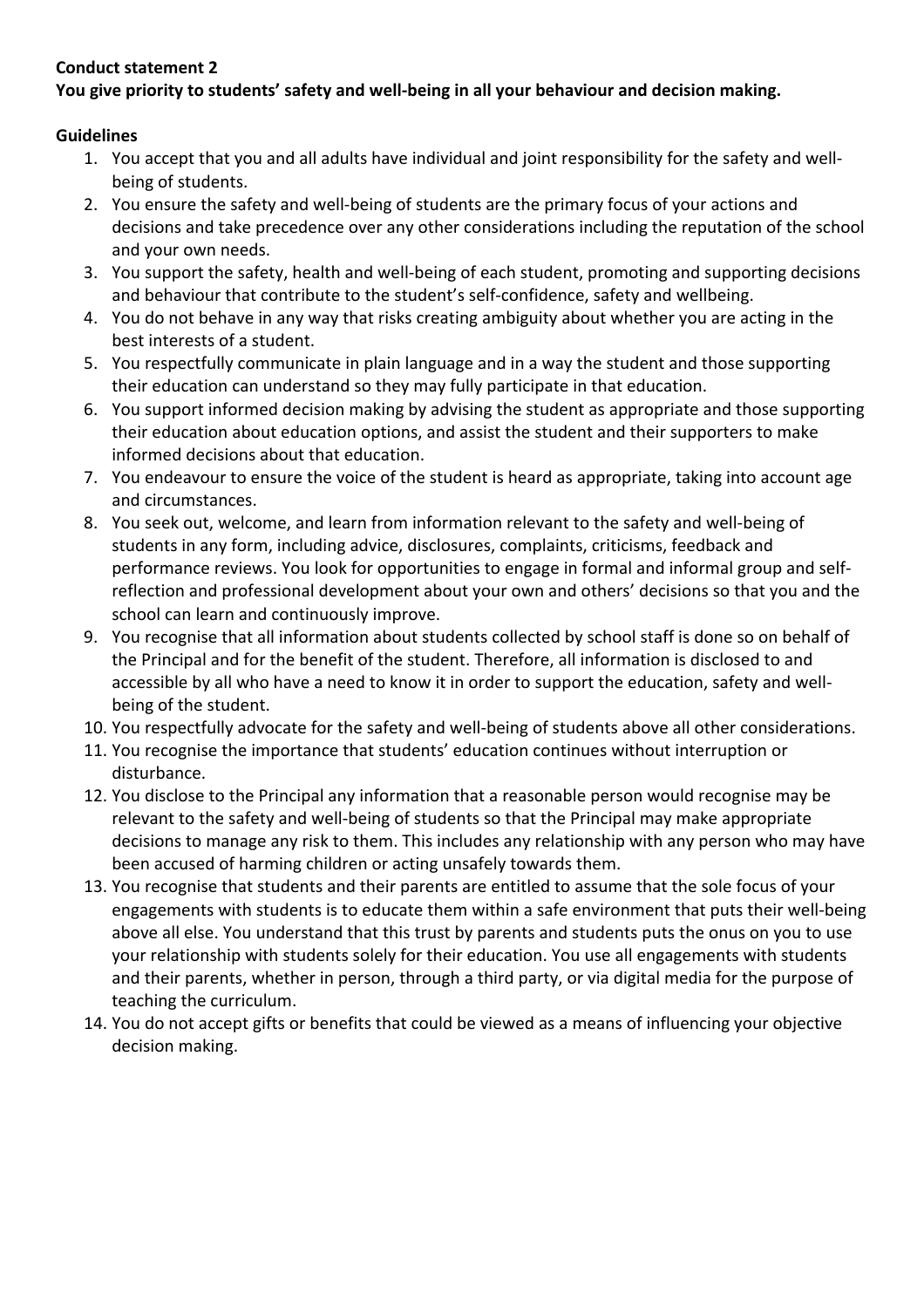## **You act in accordance with the values of the Gospel as defined in the Code of Ethical Conduct.**

- 1. You are mindful that your decisions and behaviour are opportunities for students and others to see Gospel values in action and how faith integrates with life. Therefore you are responsible for educating yourself and anyone you lead on the content of those values, and their practical application in your decision making.
- 2. You acknowledge that as a member of a Catholic school community, you are required to strive to develop and live out your relationships with all people in a manner that is based on Gospel values as defined in the CECWA Code of Ethical Conduct.
- 3. You accept that as a member of a Catholic school community, your conduct reflects on Catholic Education and the Church, and therefore you must strive to uphold the letter and spirit of the Code of Ethical Conduct.
- 4. You are called upon by the Code of Ethical Conduct act in a manner that is:
	- Based on Christian ethics
	- Professional
	- Timely
	- Contextually appropriate
- 5. The Code of Ethical Conduct requires you to take an ethical approach based on the living out of Gospel values which find expression in:
	- Respect for the dignity of each person
	- Acknowledgment of the giftedness of each person
	- Commitment to building positive relationships
	- Confidentiality
	- Accountability
- 6. Respecting dignity is based on:
	- A conscious appreciation of the sacredness of the individual's creation
	- A sensitivity to the fact that each individual has emotions, fears, hopes and an innate goodness which flows from creation in the image of God
- 7. Recognising the giftedness of others involves:
	- Discerning these gifts
	- Naming and acknowledging these gifts
	- Empowering individuals and groups to use their gifts
- 8. Fostering positive relationships which flow from being:
	- Welcoming and open
	- Honest and loyal
	- Trusting and trustworthy
	- Willing to share knowledge, skills, resources and insights
- 9. Committing to appropriate confidentiality based on:
	- Respect for others
	- Professionalism
- 10. Committing to:
	- The Mandate of the Bishops of Western Australia
	- The acceptance of responsibility for any action or initiative at a personal and professional level.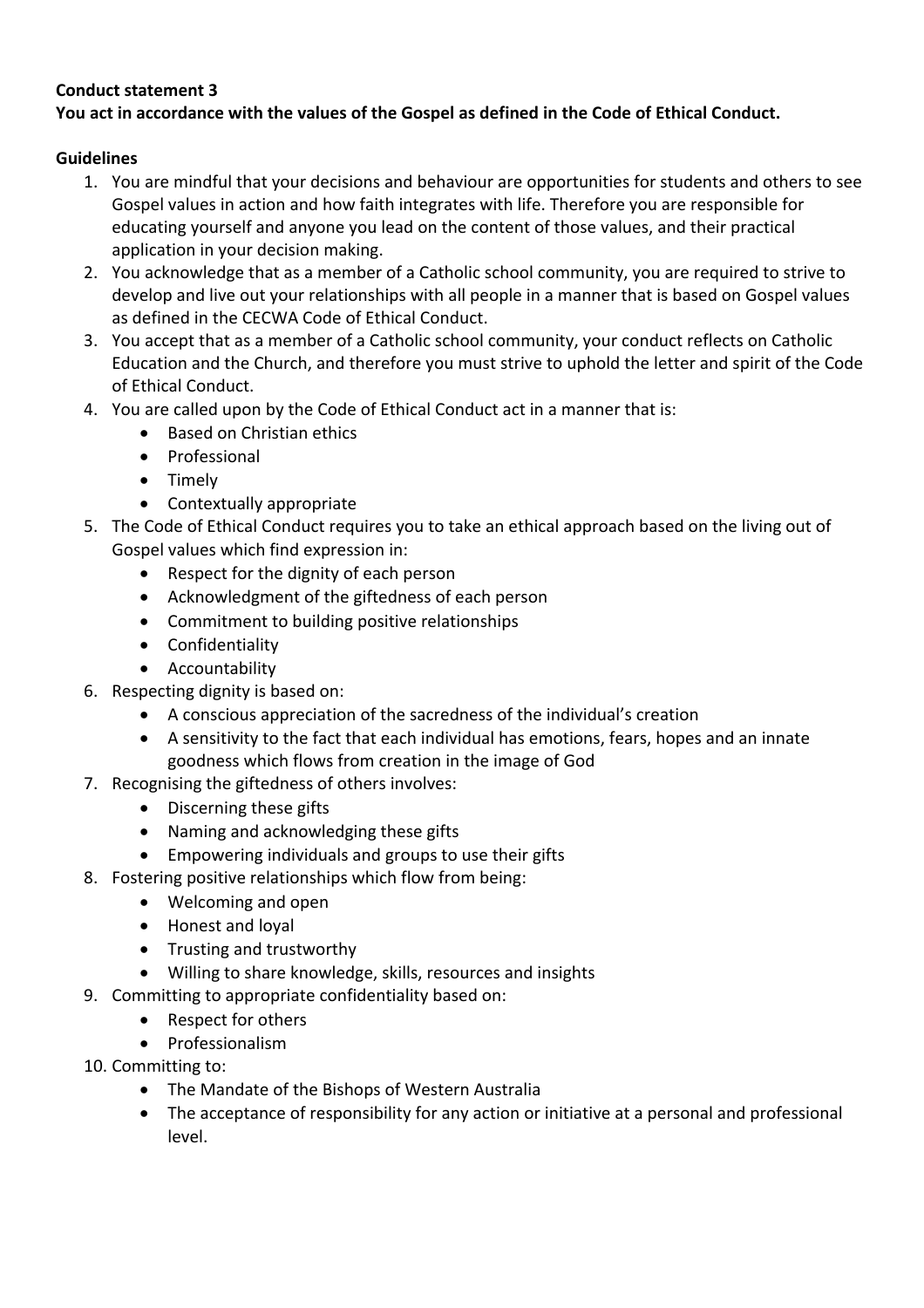**You conduct yourself in accordance with laws, agreements, policies and standards relevant to your relationship with the school community.**

- 1. Your relationship with other members of the school community is defined by whatever written or verbal agreement has given rise to that relationship. If you are a member of staff, it is your employment agreement. If you are a parent or acting in a parental capacity, it is the student's enrolment agreement. If you are a member of the school board, it is your school board constitution. If you are a visitor, it is in accordance with the permission of the Principal to be on school grounds on condition that you act safely and competently.
- 2. If you witness the unlawful or unsafe conduct of any other member of the school community, or breaches of policy or this Code, whether in teaching, administration, school support services, or while engaging with students in person or via digital or other media, you have both a responsibility and an obligation to notify such conduct to the Principal or an appropriate authority and take other action as necessary to protect students.
- 3. Where you notify the Principal or a delegate of unsafe conduct, including breaches of this Code, and that notification fails to produce an appropriate response in the circumstances, you may take the matter to an appropriate external authority.
- 4. You respect both the person and property of students and their families, and of other members of the school community, and the property and finances of the school.
- 5. You use school property and resources responsibly and for the purposes of the school.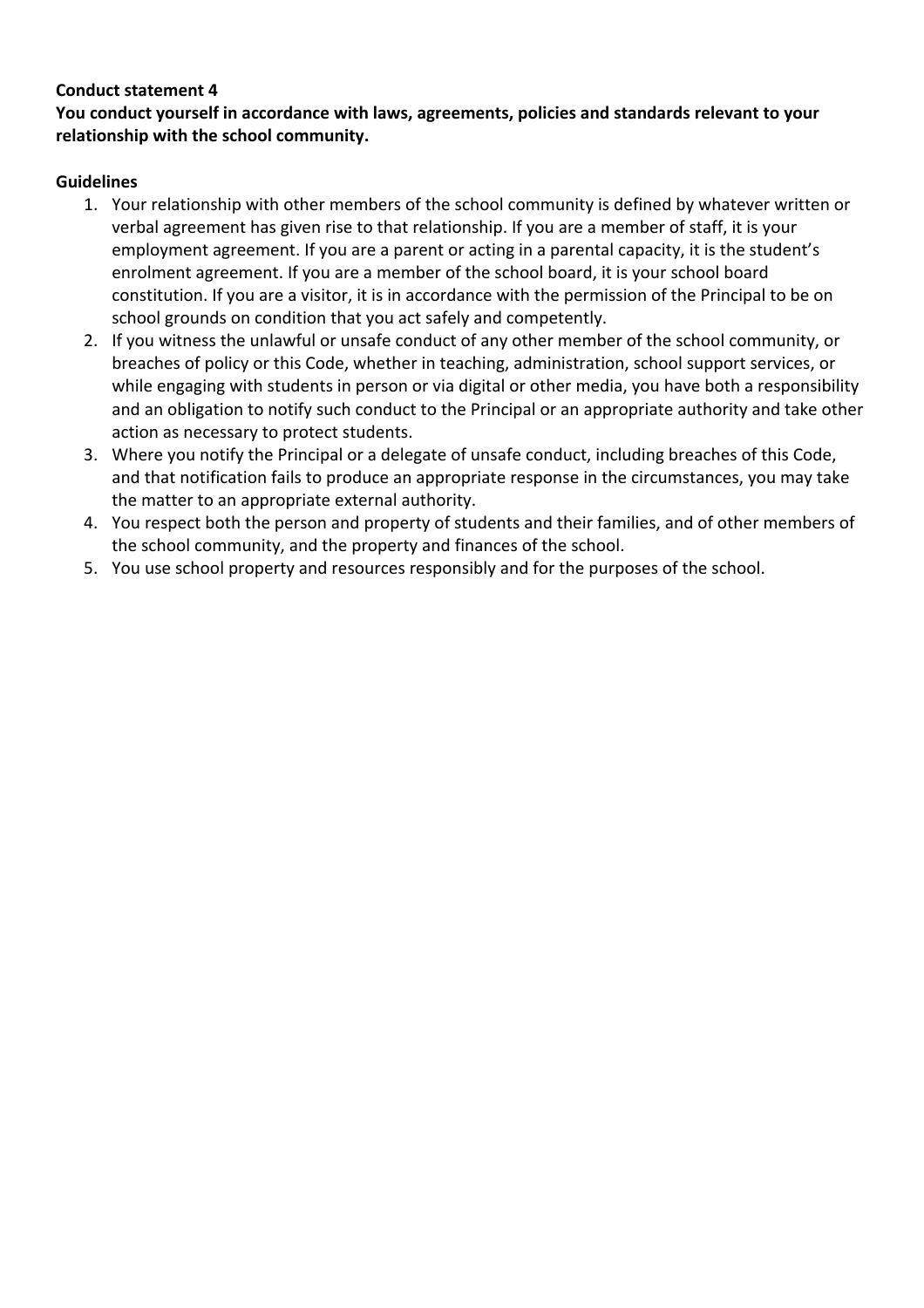# **Conduct statement 5 You respect the dignity, culture, values and beliefs of each member of the school community.**

- 1. You respect both the person and capacity of each member of the school community, treat them with dignity, show respect for their culture, values, and beliefs.
- 2. You interact with members of your school community in an honest and respectful manner.
- 3. You perform your duties and conduct your relations with students and members of the school community with fairness and justice. This includes taking appropriate action to ensure the safety and quality of the education and care of students are not compromised because of harmful or prejudicial attitudes about culture, ethnicity, gender, sexuality, age, religion, disability, spirituality, political, social or health status.
- 4. In planning and providing education and school support services, you uphold the standards of culturally safe and competent care. This includes according due respect and consideration to the cultural knowledge, values, beliefs, personal wishes and decisions of each member of the school community. You acknowledge the changing nature of families and recognise that families can be constituted in a variety of ways.
- 5. You do not express racist, sexist, homophobic, ageist and other prejudicial and discriminatory attitudes and behaviours toward any member of the school community. You take appropriate action when observing any such prejudicial and discriminatory attitudes and behaviours.
- 6. In making professional judgements in relation to the interests and rights of a member of the school community, you do not contravene the law or breach the human rights of any person.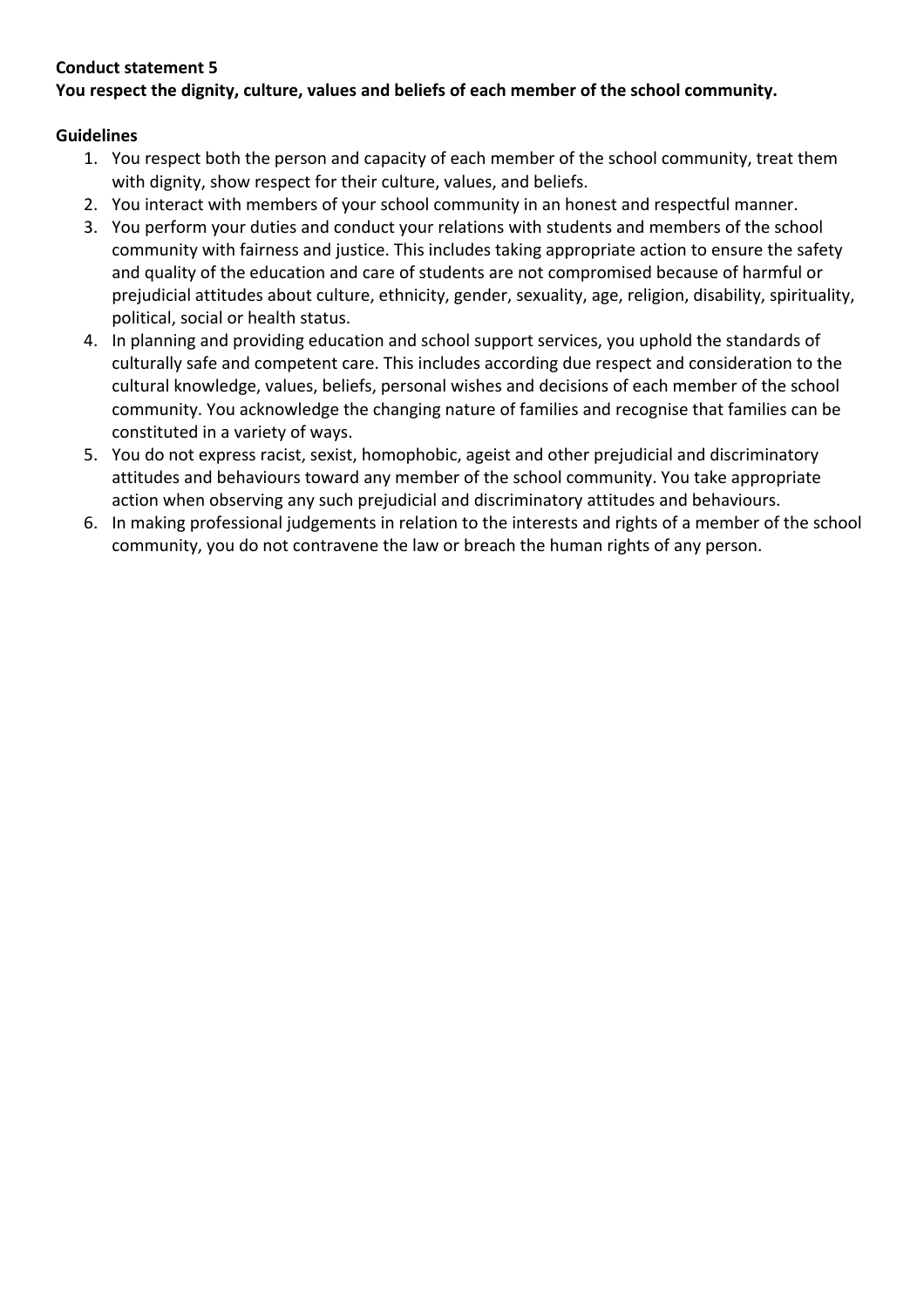## **You treat personal information about members of the school community as private and confidential.**

- 1. You use personal information in accordance with your school Privacy Policy.
- 2. You have ethical and legal obligations to treat personal information as confidential. You protect the privacy of each member of the school community by treating the information gained in the relationship as confidential, restricting its use and disclosure to the purposes defined in your school Privacy Policy.
- 3. If a third party asks for access to personal information, you must take reasonable steps to confirm the identity of the third party, and that it is lawful to disclose the information to them.
- 4. You must inform the member of the school community that you have disclosed their personal information unless you are satisfied that there are legal reasons for not doing so.
- 5. You seek advice if you identify a conflict between protecting personal information and any resulting risk to the safety and well-being of a student.
- 6. You create and keep accurate records of conversations about significant decisions involving the safety and well-being of students.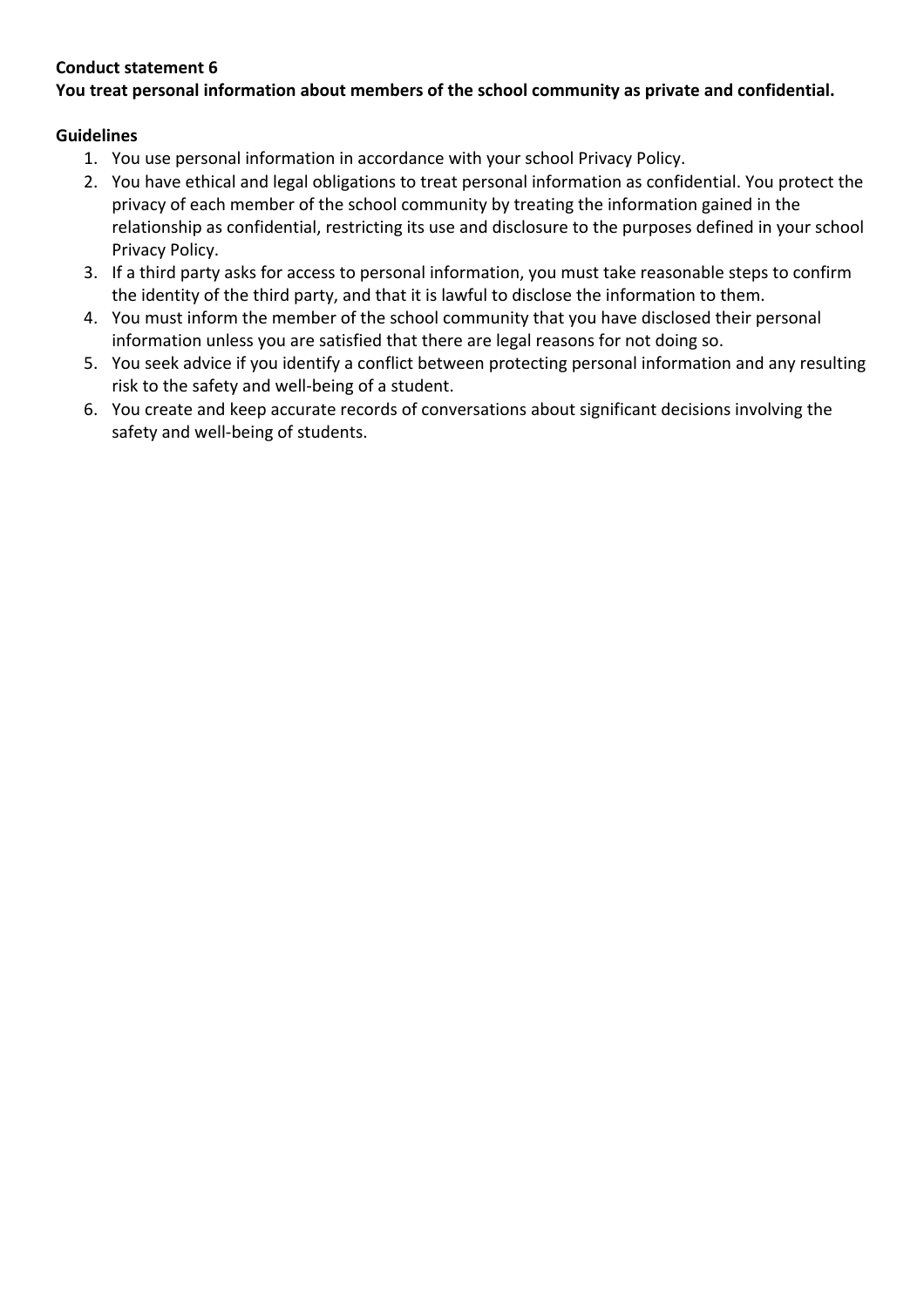## **You give and seek the best, honest and most accurate information about the education and care of students.**

- 1. You give and seek accurate advice relevant to the education, safety and well-being of students, based on primary rather than secondary sources.
- 2. You fully explain the advantages and disadvantages of any options so all involved can participate constructively in decision making to deliver the best results for the student.
- 3. You accurately represent the role you play in the education, safety and well-being of students.
- 4. Where the education, safety or well-being of a student requires expert knowledge or experience, you seek these out for the benefit of the student.
- 5. You seek out first hand sources of information directly from parents, colleagues and experts, or in documents and policies when making decisions or giving advice rather than relying on hearsay, opinion, rumour or assumptions.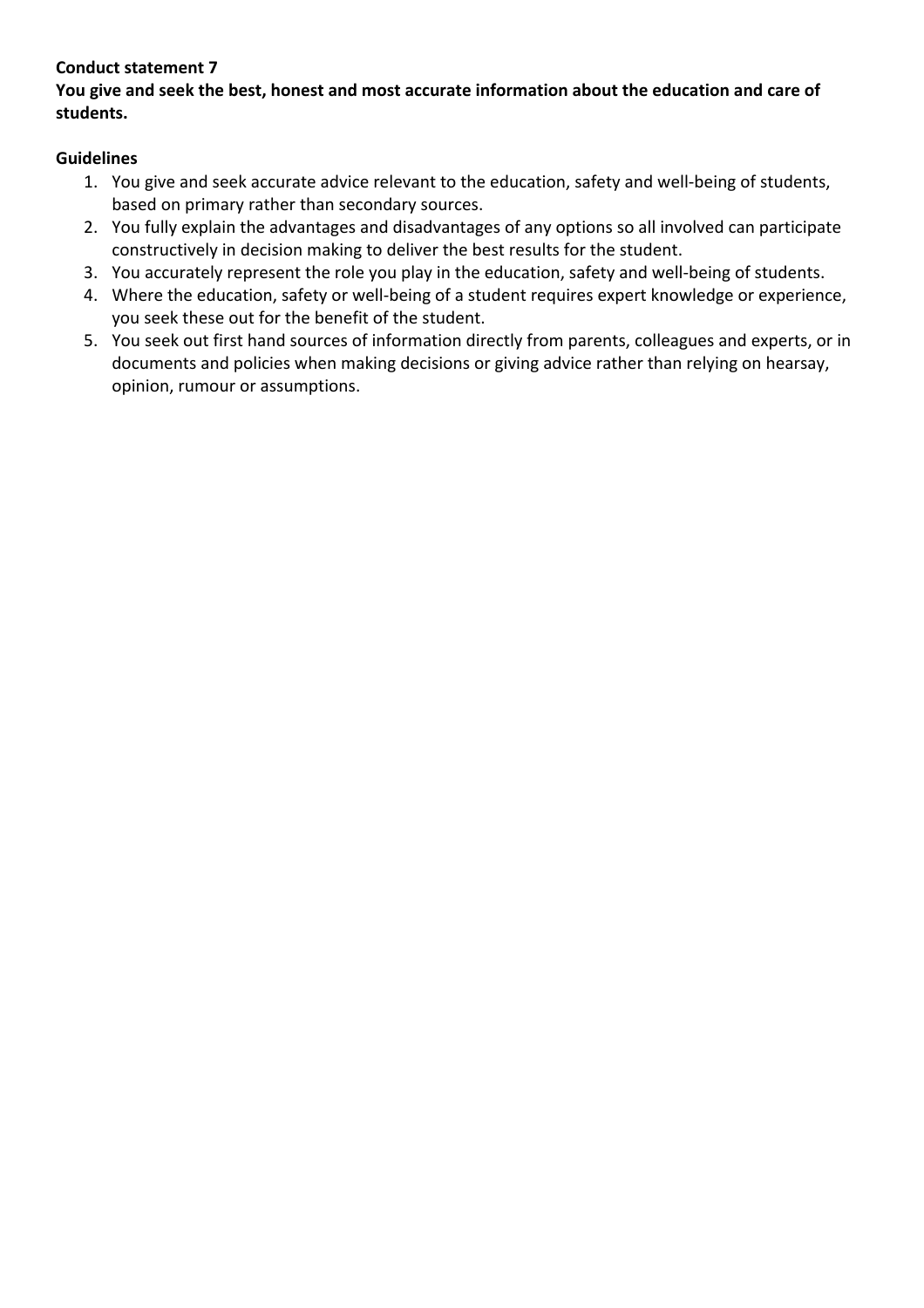# **You support all members of the school community in making informed decisions about students.**

- 1. You recognise that parents are the first educators of their children and equal partners in the education of students.
- 2. You understand that each member of the school community has skills, experience and knowledge that may be a unique resource that can be directed to towards the safety and well-being of students.
- 3. You actively share information about students with their parents and the Principal so that they may make informed decisions about students. You listen to everyone with courtesy and respect.
- 4. You treat the opinions of parents and school staff about the education and well-being of students with respect and dignity, even if you do not agree with it or believe it is misinformed or misguided.
- 5. You use plain language with appropriate style, tone and level in your written or verbal communication, particularly when expressing technical or expert advice, and you actively seek confirmation that you have been understood.
- 6. You engage with all parents equally and fairly, regardless of their relationship status, mindful that, in the absence of court orders to the contrary, each parent has equal and joint parental responsibility for their child. You do not allow your opinion about the behaviour of parents to prevent you from engaging openly and honestly with each of them about their child's education.
- 7. You continue to inform and engage with a parent about the education and well-being of their child on the assumption that it is in the student's best interests to do so, regardless of the parent's level of engagement with you or the child. You respect any decision by a parent to disengage with you or their child, and you remain open to re-engage in the future.
- 8. You act to strengthen, preserve, restore and promote positive relationships between the student and their parents, family members, and those significant to the student, regardless of any breakdown in these relationships.
- 9. You do not use the behaviour of either parent as a reason for denying them or their child access to information or support from the school that are in the best interests of the student, unless doing so would place the student or school community at risk of harm.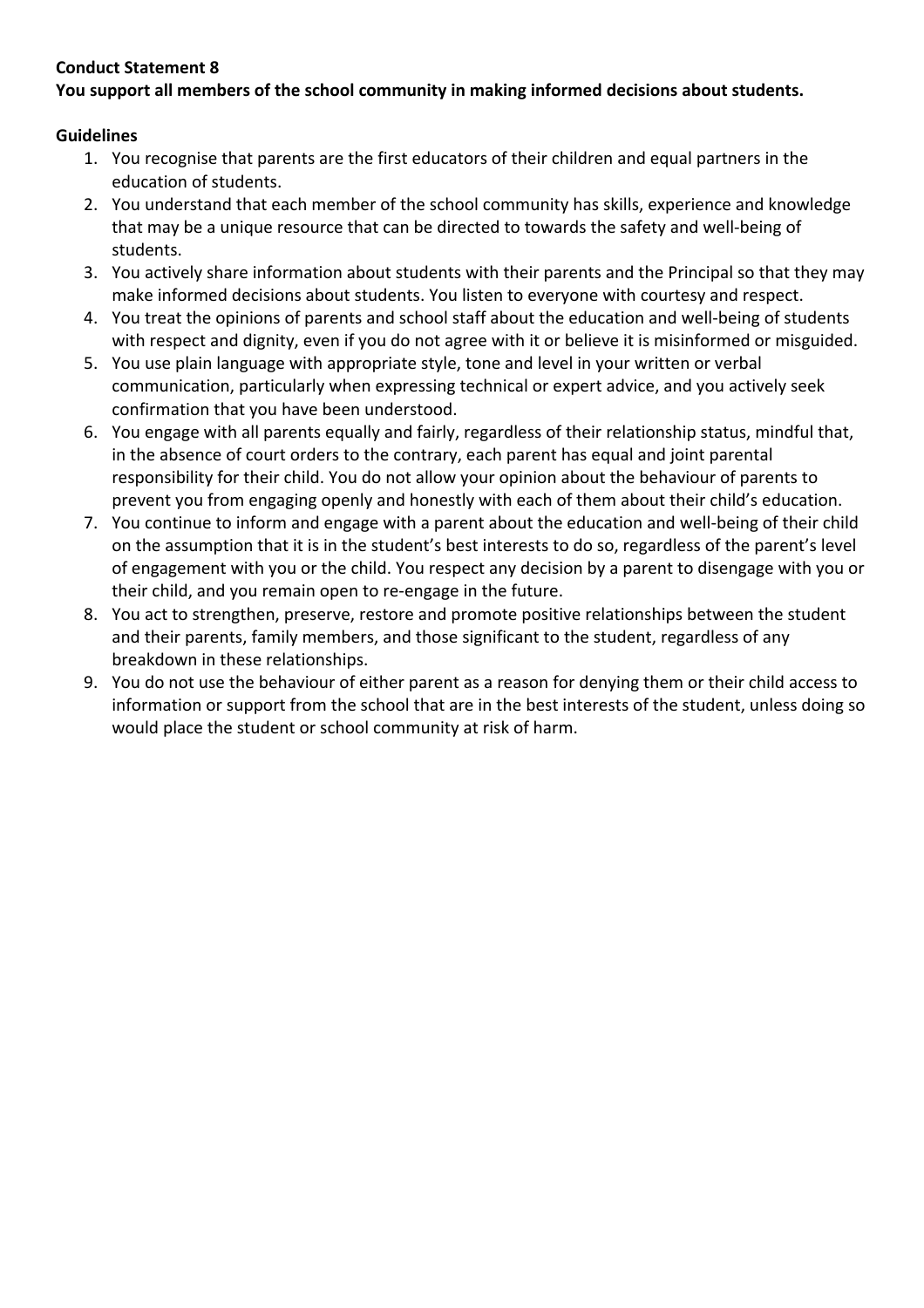### **You promote and preserve the trust and privilege inherent in your relationship with all members of the school community.**

- 1. You promote and preserve the trust inherent in your relationship with students and with their parents.
- 2. You recognise that an inherent power imbalance exists within your relationship with students that may make the students and their family vulnerable and open to exploitation. You actively preserve the dignity of all people through practised kindness and by recognising the potential vulnerability and powerlessness of each student and their family. You recognise that the power relativities between you and a student can be significant, particularly where the student is very young, has a disability, a difficult family background, has cultural differences, or experiencing emotional turmoil. This vulnerability creates a power differential in your relationship with students that must be recognised and managed with care.
- 3. You take reasonable measures to establish a sense of trust to protect the physical, psychological, emotional, social and cultural well-being of each student. You protect students who are vulnerable, including but not limited to students with disability, from exploitation and harm.
- 4. You have a responsibility to maintain appropriate boundaries with students and to actively support other adults to do likewise, including bringing to their attention any failure to do so.
- 5. You may have personal or recreational relationships outside your school role with students' families and friends, or with school staff. You are aware that dual relationships may compromise student care and well-being. In cases of overlap or conflict between your dual relationships, you act with the primary intent of the safety and well-being of the student, which may require you to withdraw from a social relationship.
- 6. You do not engage in any behaviour with a student that could be interpreted by a reasonable person as being a friendship.
- 7. You do not engage in any behaviour with a student that a reasonable person could interpret as creating an opportunity to engage in emotional, physical or sexual intimacy with a student.
- 8. You recognise that the power imbalance between you and students means that the onus is on you to avoid any ambiguity or misunderstanding by a student or third party about your intent in your behaviour towards them.
- 9. You understand that the power imbalance between you and students means a student is unable to give their consent to engaging in emotional, physical or sexual intimacy with you, regardless of the legal age of consent, or the student's age or maturity. You must therefore not seek nor rely on such express or implied consent from a student to engage in an intimate relationship.
- 10. You understand that the power imbalance between you and students may continue to influence students' choices beyond the date when they cease to be students at your school. You must therefore not engage in emotional, physical or sexual intimacy with a former student within two years of them ceasing enrolment at your school, or them turning 21, whichever occurs latest.
- 11. You take all reasonable steps to ensure the safety and security of the possessions and property of students and their families that are in your care.
- 12. You do not knowingly mislead parents or make misrepresenting statements to them, or withhold information relevant to their ability to make informed decisions about their children unless required by law.
- 13. You recognise that there may be rare exceptions to full disclosure to parents. Such disclosure of information may compromise law enforcement or other risk management processes, or the privacy and reputation of those involved. You seek legal or other expert advice in resolving such situations, recognising that parents have the right to know about any risk to their children.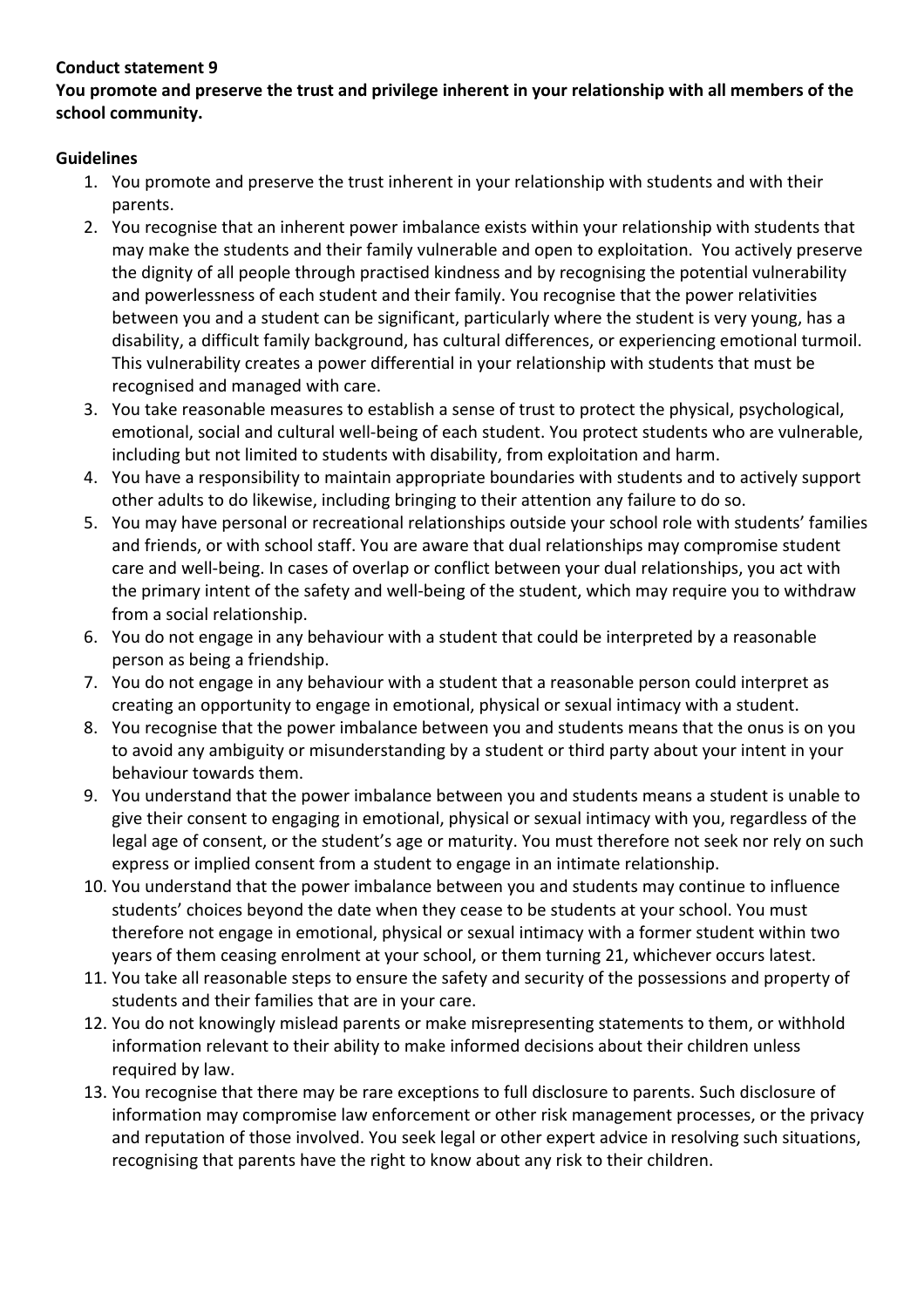### **Conduct statement 10 You maintain and build on the community's trust and confidence in Catholic schools and the Church.**

- 1. Your conduct maintains and builds public trust and confidence in your school, other members of the school community, and the Church.
- 2. Any unlawful and unethical actions in your personal life risk adversely affecting both your own and the school's reputation in the eyes of the public. If the good standing of either you or the school was to diminish, this might jeopardise the inherent trust between the school and parents, as well as the community more generally, necessary for effective relationships and the best education of students.
- 3. You notify the Principal of your involvement in any criminal investigation or other legal process that may undermine trust and confidence in your judgement or care of students.
- 4. You consider the interests of the school and the Church when exercising your right to freedom of speech and participating in public, political and academic debate, including publication.
- 5. You never place the reputation of the school above the safety and well-being of students.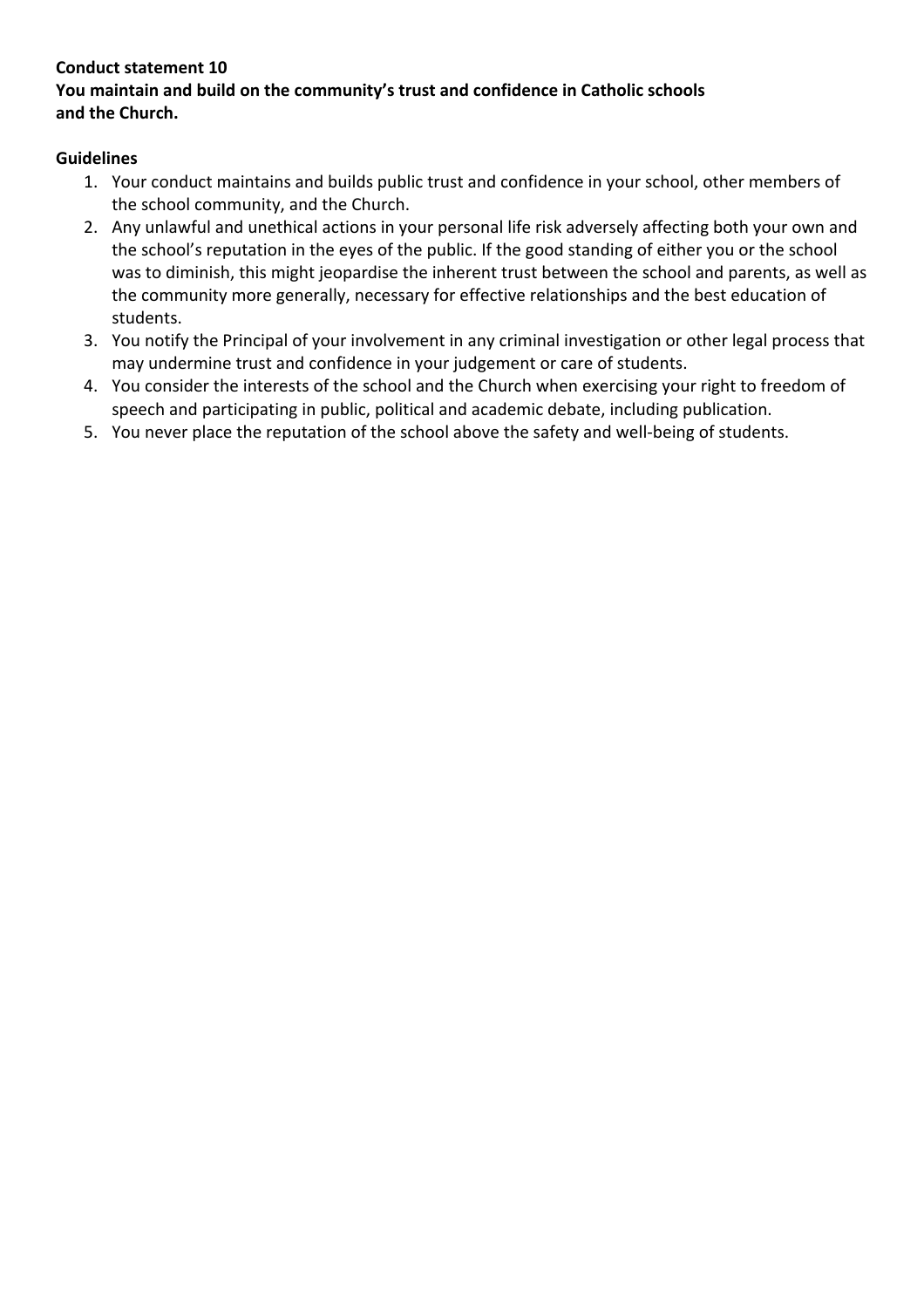## **Conduct statement 11 You act reflectively and ethically.**

- 1. You engage with the school reflectively and ethically to ensure that you consciously put student safety and well-being at the forefront of your behaviour and decisions.
- 2. You develop and maintain appropriate and best practice advice, support and care for each student and their family.
- 3. You evaluate your conduct and competency according to this Code, the terms and conditions of your relationship with the school, and school policies.
- 4. You contribute to the professional development of school staff as appropriate.
- 5. You contribute to continuous improvement by supporting opportunities to record, assess and learn from incidents involving student safety and well-being.
- 6. You advise the Principal of any reduction in your capacity to act in the best interests of the safety and well-being of students due to health, social or other factors, while you seek ways of addressing the deficiency.
- 7. You take care of the safety and well-being of all members of the school community so that you all may fully contribute and cooperate in providing for the safety and well-being of students.